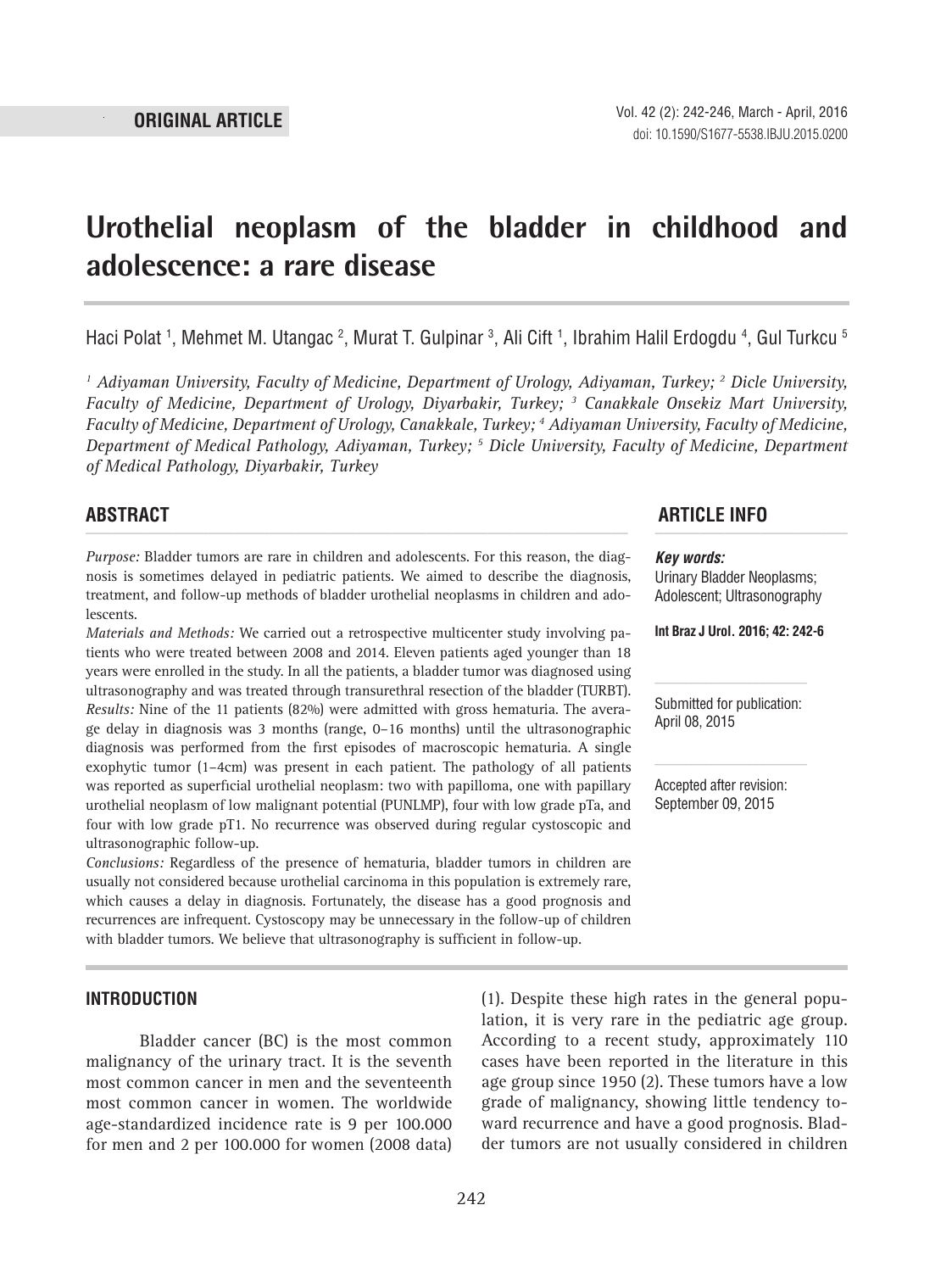and adolescents, even in the presence of hematuria, because they are extremely rare. We aimed to draw our colleague's attention to this issue by conducting a multicenter study (three centers) covering data from 11 patients who were diagnosed as having this disease over the last seven years, because we have treated four patients for bladder urothelial neoplasm in our clinic in the last three years.

We aimed to describe the presentation, diagnostic methods, treatment, pathologic examination, and follow-up methods of bladder urothelial neoplasms in the pediatric age group.

# **MATERIALS AND METHODS**

In the period from 2008 to 2014, we identified 11 urothelial bladder tumors in patients aged younger than 18 years by means of a retrospective multicenter (three centers) study.

A detailed history was taken from all patients and their parents. The patients were specifically questioned about whether they had any of the known risk factors for bladder cancer. Due to the planning of this study, all 11 patients were contacted and questioning was repeated. The initial diagnosis of bladder tumor was confirmed by ultrasonography. After the initial diagnosis, each of the patients underwent transurethral resection of bladder tumor (TURBT) for a definitive diagnosis and treatment. None of the patients received a repeat TURBT and none of the patients received additional intracavitary chemotherapy or immunotherapy. Similarly, each patient's cystoscopy and ultrasonography were reviewed every six months during the first year and once a year in subsequent years of the follow-up.

# **RESULTS**

The characteristics of the patients are described in Table-1. The main symptoms of the patients, delayed diagnosis time, and the tumor location and characteristics are also shown in Table-1.

Nine of the 11 patients were admitted with one or more episodes of gross hematuria and one patient was admitted with abdominal pain. A diagnosis had been made at least one month after the first episode of hematuria in eight of the 11

patients. In our patients, the diagnosis had been made at an average of 3 months (0–16 months) after the first hematuria episode. When the reasons for this delay were investigated, different causes were shown to have affected the patients: two patients reported presenting late to the hospital; four patients cited a delay in investigation, and two patients said there had been a combination of both these reasons. Only three patients (27%) in our study had been diagnosed on time.

The patients were questioned about the known risk factors for bladder tumors in adults. Exposure to paint products (4 years) and smoking (3 years) were risk factors identified in one patient, and smoking (2 years) was a risk factor identified in one other patient. No risk factors were detected in the other nine patients.

All of the patients tumors were initially diagnosed using ultrasonography. Diagnostic cystoscopy before transurethral resection was not performed in any of the patients. After ultrasonography examination, TURBT was performed under general anesthesia. A single papillary lesion was identified in all patients; the tumor was located either in the lateral wall or in the trigone region of the bladder. The size of the lesions ranged from 1–4cm. The pathology of all patients was reported as superficial urothelial neoplasm in accordance with the World Health Organization/International Society of Urological Pathology (WHO/ISUP) 2004 histologic classification (3); two patients were found to have papilloma, one had papillary urothelial neoplasm of low malignant potential (PUNLMP), four had low grade pTa, and four had low grade pT1 (Figures 1-3).

The mean follow-up time for the patients was 3 years (range, 1–7 years). Follow-up was performed with cystoscopy and ultrasonography. The cystoscopy was reviewed every six months during the first year and once a year in subsequent years. At the same schedule the patients were examined using ultrasonography. Relapse was not observed on ultrasonography or cystoscopy in any of the 11 patients. Two of the 11 patients in our study underwent several cytology examinations but at irregular intervals; however, they were reported to be negative for the presence of a tumor. No recurrence was found among the patients at the average 3-year (range, 1–7 years) follow-up.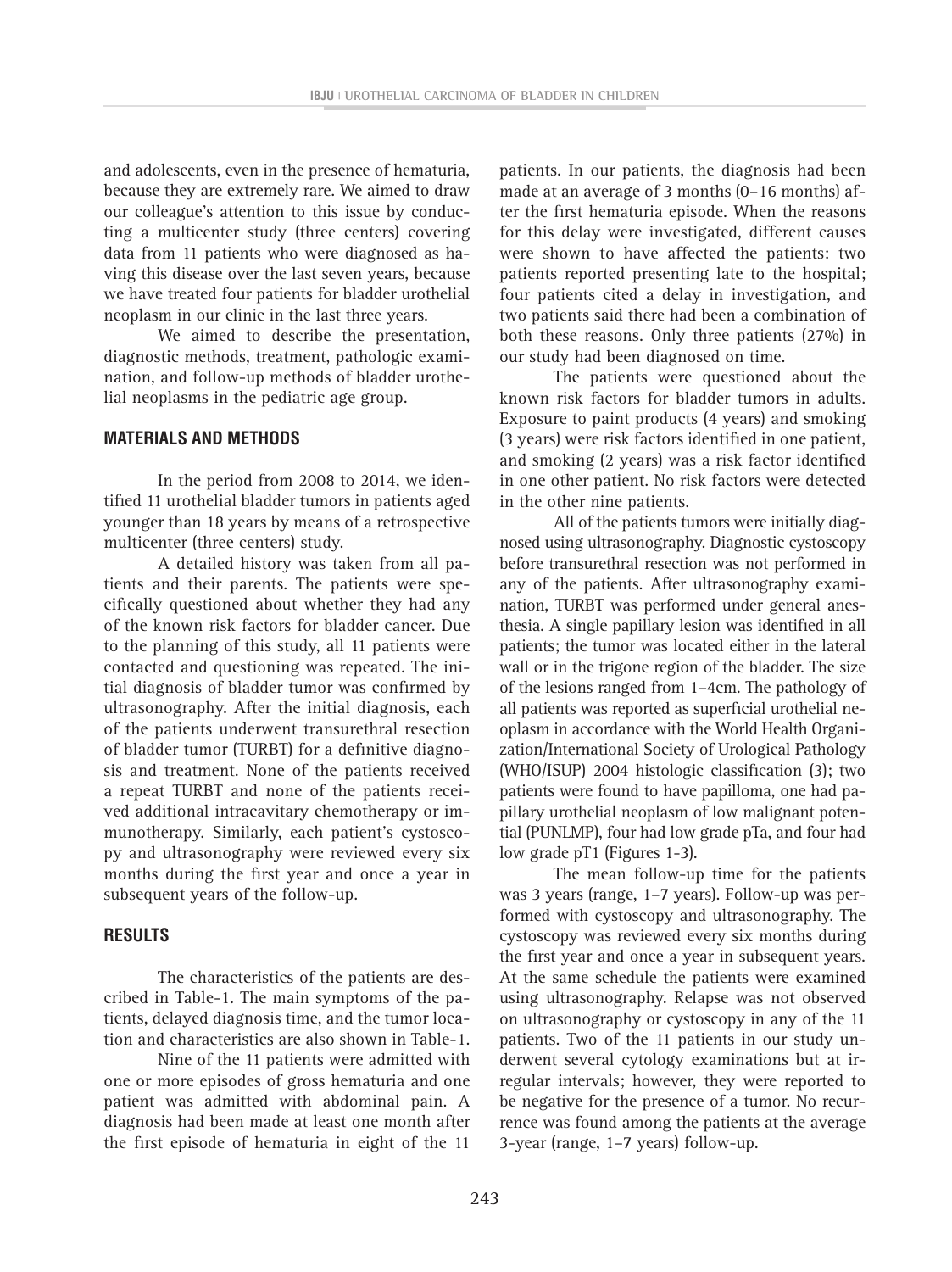#### **Table 1 - Patients' characteristics.**

| Age/<br>Sex | Reason for<br>application | The risk<br>factors for<br>bladder cancer                                       | Delayed time<br>for diagnosis<br>(months) | Diagnostic<br>tool | Location on<br>bladder      | The appearance of<br>the tumor       | Pathological<br>condition<br>(WHO/ISUP) | Recurrence | Follow-up<br>(years) |
|-------------|---------------------------|---------------------------------------------------------------------------------|-------------------------------------------|--------------------|-----------------------------|--------------------------------------|-----------------------------------------|------------|----------------------|
| 15/M        | Hematuria                 | None                                                                            | 16                                        | <b>USG</b>         | Trigone                     | Single, papillary,<br>4cm            | <b>PUNLMP</b>                           | No         | $\overline{2}$       |
| 16/F        | Hematuria                 | None                                                                            | 3                                         | <b>USG</b>         | Lateral wall                | Single papillary,<br>1 <sub>cm</sub> | Papillary-LG, Ta                        | No         | 3                    |
| 17/F        | Hematuria                 | None                                                                            | None                                      | <b>USG</b>         | Lateral wall                | Single,<br>papillary,<br>2-3 cm      | Papillary-LG, T1                        | <b>No</b>  | 1                    |
| 17/M        | Hematuria                 | Paint<br>workmanship<br>$(4 \text{ years})$ ;<br>smoking<br>$(3 \text{ years})$ | $\mathbf{1}$                              | <b>USG</b>         | Lateral wall                | Single papillary,<br>3cm             | Papillary-LG, Ta                        | No         | 3                    |
| 12/M        | Hematuria                 | None                                                                            | 1                                         | USG                | Lateral<br>wall             | Single papillary,<br>2 cm            | Papillary-LG, Ta                        | No         | 1.5                  |
| 17/M        | Hematuria                 | Smoking<br>$(2 \text{ years})$                                                  | 4                                         | USG                | Trigone                     | Single papillary,<br>4 cm            | Papillary-LG, T1                        | No         | $\overline{7}$       |
| 12/M        | Abdominal<br>pain         | None                                                                            | None                                      | <b>USG</b>         | Lateral wall<br>and trigone | Single,<br>papillary, 2-3 cm         | Papilloma                               | No         | 6                    |
| 17/F        | Hematuria                 | None                                                                            | 2                                         | <b>USG</b>         | Lateral wall<br>and trigone | Single, papillary,<br>4cm            | Papillary-LG, T1                        | No         | 1                    |
| 16/M        | Incidental                | None                                                                            | None                                      | <b>USG</b>         | Lateral wall                | Single papillary,<br>$1-2$ cm        | Papillary-LG, Ta                        | No         | $\overline{2}$       |
| 17/F        | Hematuria                 | None                                                                            | 4                                         | USG                | Lateral wall                | Single, papillary,<br>4 cm           | Papillary-LG, T1                        | No         | 5                    |
| 17/F        | Hematuria                 | None                                                                            | 2                                         | USG                | Trigone                     | Single,<br>papillary,<br>2 cm        | Papilloma                               | No         | 2.5                  |

**ISUP =** International Society of Urological Pathology; **Papillary-LG =** papillary urothelial carcinoma, low grade; **PUNLMP =** papillary urothelial neoplasm of low malignant potential; **USG =** Ultrasonography; **WHO =** World Health Organization;

## **DISCUSSION**

Although bladder cancer is seen in all ages, it is extremely rare in younger patients, especially in children and adolescents. Therefore, when bladder cancer is seen in this age group, its etiologic factors and prognosis become the focus of attention. Unfortunately, as in our study, the diagnosis is sometimes delayed, probably because of the rarity of this diagnosis and the predominance of benign causes of hematuria in this age group (4). Fortunately, bladder tumors are often seen as superficial and low grade (I–II) with a low malignant potential in children and adolescents. In our study, one patient was diagnosed 16 months after the first painless gross hematuria. The patients and their parents were questioned again for this study; three patients with hematuria including this patient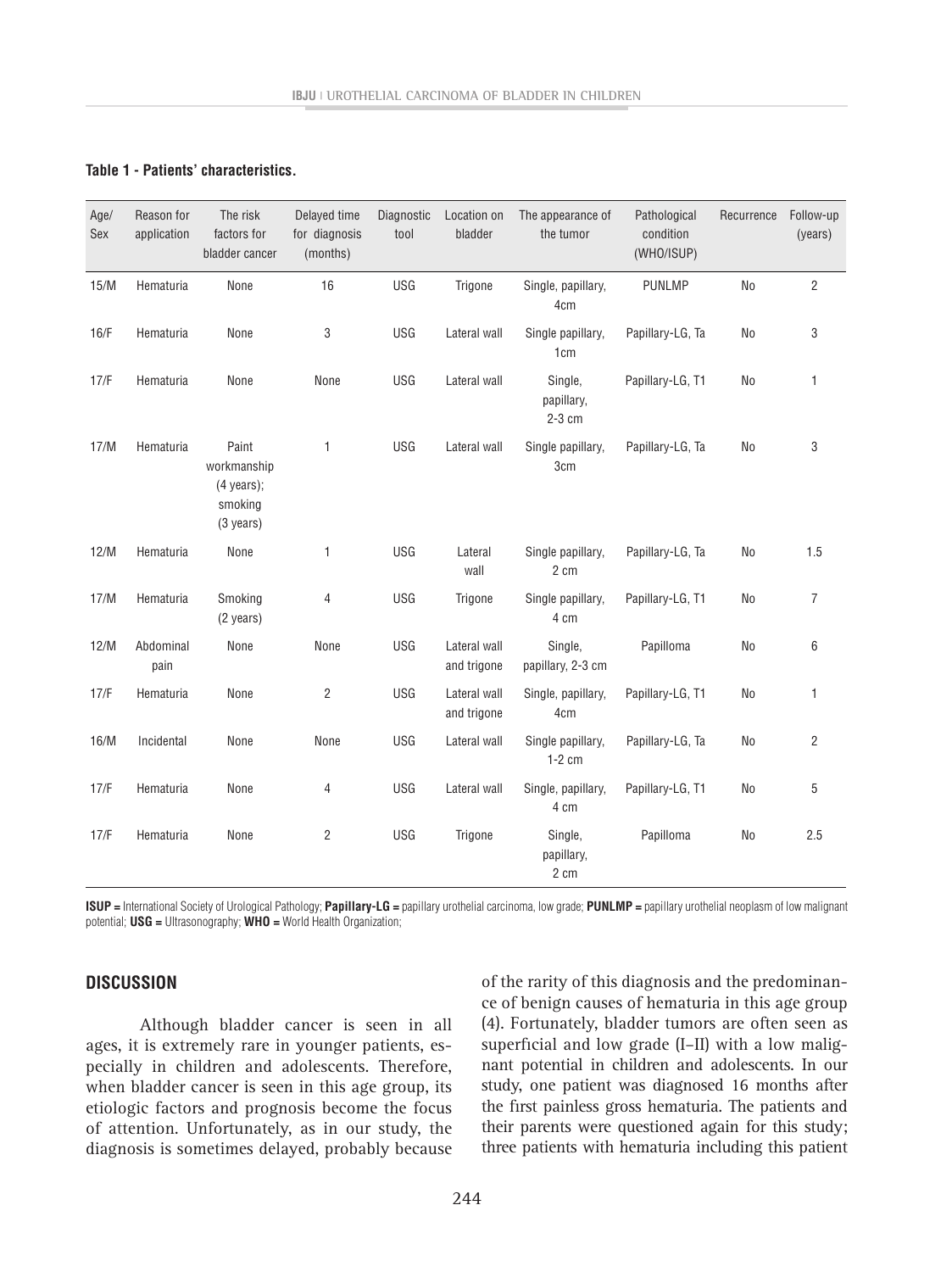

**Figure 1 - Bladder ultrasonography showing the soft-tissue lesion in the right bladder wall of a girl aged 17-years.**

**Figure 2 - Cystoscopic view of a papillary bladder tumor (AP: low grade Ta).**



said that their hematuria had improved after being admitted to hospital.

In our study, hematuria was the main diagnostic symptom in nine of the eleven patients (82%). One patient's cancer was diagnosed with ultrasonography while being examined because of abdominal pain. Similar to our results, the literature describes the presence of gross hematuria in 80–100% of all cases (2, 5). All patients in our study had a single papillary tumor in the lateral wall or trigone region

**Figure 3 - Histologic examination showing mild pleomorphism in cells and uncertain nucleoli consistent with low-grade papillary urothelial carcinoma, pT1 (H&E, × 200).**



of the bladder. After complete TURBT, none of the patients received additional intracavitary chemotherapy or immunotherapy. We believe that additional intracavitary therapy after TURBT may be unnecessary in these papillary tumors owing to the rarity of recurrence and because these types of tumors are not associated with progression to invasive disease. For the same reasons, we did not behave eager for a second resection. However, none of the patients had recurrence of bladder tumor.